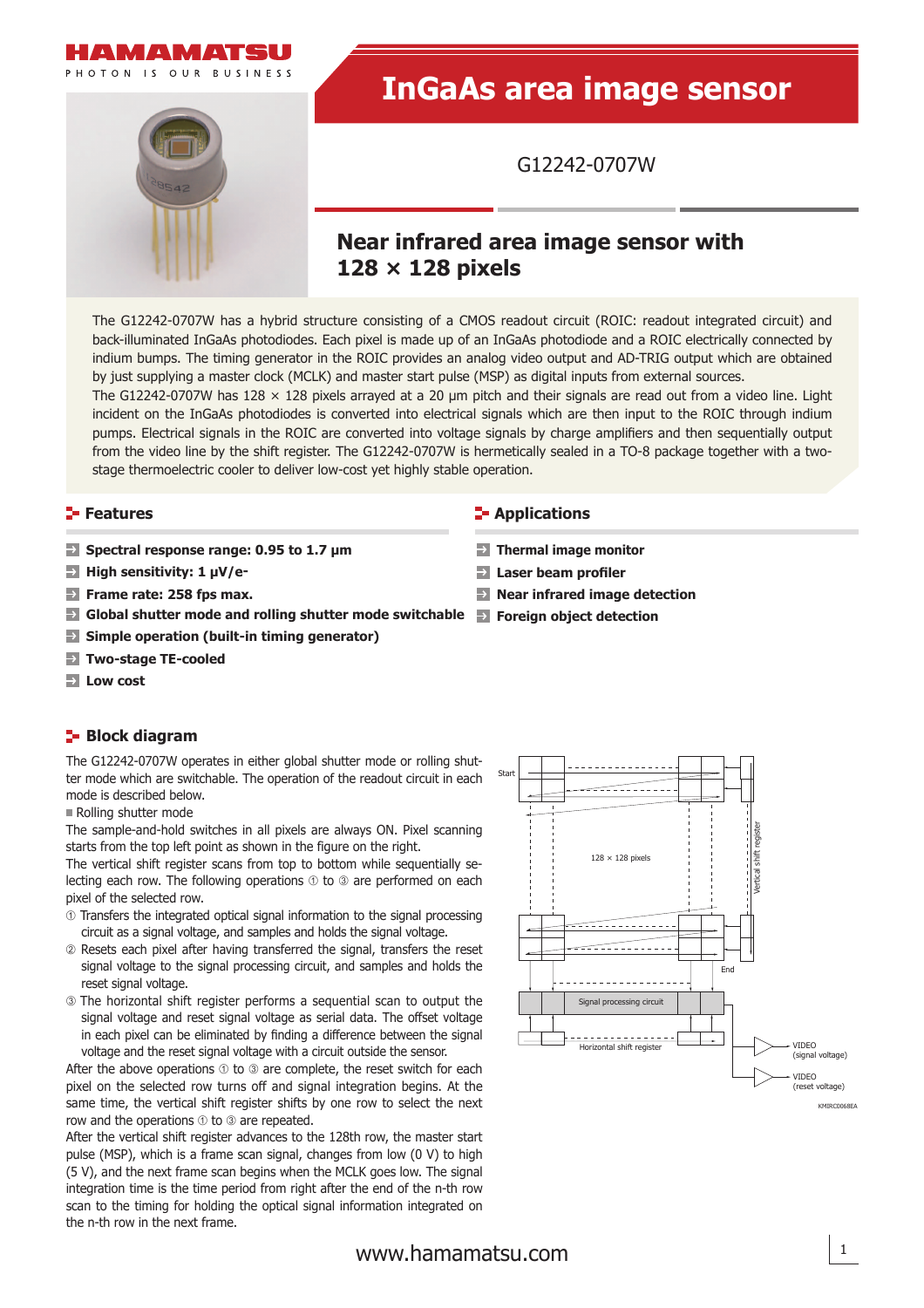Global shutter mode

In this mode, the integration time is equal to the low period of the MSP and the output voltage is sampled and held simultaneously at all pixels. Then the signals are sequentially read out in the same way as the rolling shutter mode.

The vertical shift register scans from top to bottom while sequentially selecting each row. The following operations  $\odot$  to  $\odot$  are performed on each pixel of the selected row:

- Transfers the optical signal information sampled and held in each pixel to the signal processing circuit as a signal voltage, and samples and holds the signal voltage.
- Resets each pixel after having transferred the signal, transfers the reset signal voltage to the signal processing circuit, and samples and holds the reset signal voltage.
- The horizontal shift register performs a sequential scan to output the signal voltage and reset signal voltage as serial data. The off set voltage in each pixel can be eliminated by finding a difference between the signal voltage and the reset voltage with a circuit outside the sensor.

Then the vertical shift register shifts by one row to select the next row and the operations  $\odot$  to  $\odot$  are repeated.

When the MSP, which is a frame scan signal, goes low after the vertical shift register advances to the 128th row, the reset switches for all pixels simultaneously turn off and the next frame integration begins.

#### **Structure**

| Parameter                  | Specification                                    | Unit   |
|----------------------------|--------------------------------------------------|--------|
| Image size                 | $2.56 \times 2.56$                               | mm     |
| Cooling                    | Two-stage TE-cooled                              |        |
| Number of total pixels     | 16384 (128 $\times$ 128)                         | pixels |
| Number of effective pixels | 16384 (128 $\times$ 128)                         | pixels |
| Pixel size                 | $20 \times 20$                                   | μm     |
| Pixel pitch                | 20                                               | μm     |
| Package                    | TO-8 16-pin metal (refer to dimensional outline) |        |
| Window                     | Borosilicate glass with anti-reflective coating  |        |

#### **Absolute maximum ratings**

| Parameter                    | Symbol  | Value            | Unit    |
|------------------------------|---------|------------------|---------|
| Supply voltage               | Vdd     | $-0.3$ to $+5.5$ |         |
| Clock pulse voltage          | V(MCLK) | Vdd $+0.5$       |         |
| Start pulse voltage          | V(MSP)  | Vdd $+0.5$       |         |
| Operating temperature        | Topr    | $-10$ to $+60$   | $\circ$ |
| Storage temperature          | Tstg    | $-20$ to $+70$   | $\circ$ |
| TE-cooler allowable current  | Ic      | 0.9              |         |
| TE-cooler allowable voltage  | Vc      | 0.8              |         |
| Thermistor power dissipation | Pth     | 0.2              | mW      |

Note: Exceeding the absolute maximum ratings even momentarily may cause a drop in product quality. Always be sure to use the product within the absolute maximum ratings.

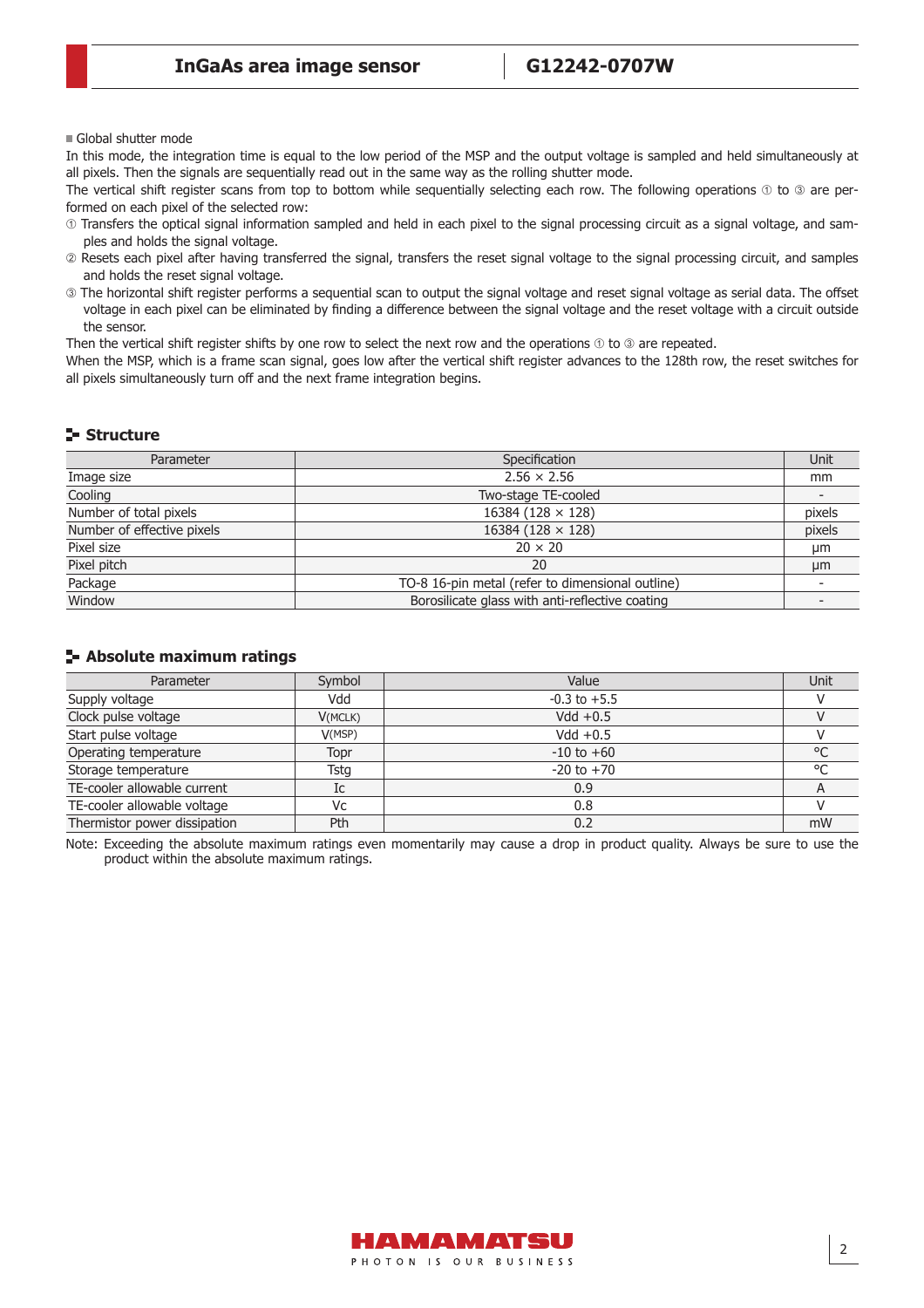| Parameter                              | Symbol               | Condition                                               | Min.                     | Typ.        | Max.                     | <b>Unit</b>     |
|----------------------------------------|----------------------|---------------------------------------------------------|--------------------------|-------------|--------------------------|-----------------|
| Spectral response range                |                      |                                                         |                          | 0.95 to 1.7 | $\overline{\phantom{0}}$ | µm              |
| Peak sensitivity wavelength            | λp                   |                                                         | $\overline{\phantom{0}}$ | 1.55        | $\overline{\phantom{a}}$ | µm              |
| Photosensitivity                       | S                    | $\lambda = \lambda p$                                   | 0.7                      | 0.8         | $\overline{\phantom{0}}$ | A/W             |
| Conversion efficiency                  | <b>CE</b>            | $CF=0.08$ pF                                            |                          |             |                          | $\mu V/e^{-}$   |
| Saturation charge                      | Osat                 |                                                         |                          | 1000        | $\overline{\phantom{0}}$ | ke <sup>-</sup> |
| Saturation output voltage              | <b>Vsat</b>          |                                                         | 0.6                      | 1.1         | $\overline{\phantom{0}}$ | V               |
| Photoresponse nonuniformity*1          | <b>PRNU</b>          | After subtracting dark output,<br>Integration time=5 ms |                          | ±10         | ±20                      | $\%$            |
| Dark output                            | <b>V<sub>D</sub></b> |                                                         | $-0.2$                   | 0.3         | 0.5                      | V               |
| Dark current                           | ID                   |                                                         |                          | 0.5         | 2.5                      | рA              |
| Dark output nonuniformity              | <b>DSNU</b>          |                                                         |                          | $\pm 0.05$  | $\pm 0.2$                | v               |
| Temperature coefficient of dark output | $\Delta$ TDS         |                                                         |                          | 1.1         | $\overline{\phantom{a}}$ | times/°C        |
| Readout noise                          | Nr                   | Integration time=10 ms                                  |                          | 500         | 1000                     | µV rms          |
| Dynamic range                          | DR.                  |                                                         |                          | 2200        |                          |                 |
| Defective pixel*2                      |                      |                                                         |                          |             |                          | $\frac{0}{0}$   |

\*1: Measured at one-half of the saturation, excluding first and last pixels on each row

\*2: Pixels with photoresponse nonuniformity (integration time 5 ms), readout noise, or dark current higher than the maiximum value One or less cluster of four or more contiguous defective pixels

<Examples of four contiguous defective pixels>



Normal pixel

Defective pixel

KMIRC0060EB

#### **E-** Electrical characteristics (Ta=25 °C)

| Parameter                      |      | Symbol     | Min. | Typ. | Max. | <b>Unit</b>   |
|--------------------------------|------|------------|------|------|------|---------------|
| Supply voltage                 |      | Vdd        | 4.9  |      | 5.1  |               |
| Supply current                 |      | I(Vdd)     |      | 20   | 40   | mA            |
| Ground                         |      | Vss        |      | 0    |      |               |
| Element bias                   |      | PD_bias    | 2.9  | 3.0  | 3.1  |               |
| Element bias current           |      | I(PD_bias) |      |      |      | mA            |
| Video output voltage           | High | <b>VSH</b> | 3.6  | 4.0  | 4.1  | $\mathcal{U}$ |
| $(VIDEO_S)$                    | Low  | <b>VSL</b> | 2.8  | 2.9  | 3.0  |               |
| Video output voltage (VIDEO_R) |      | <b>V</b> R | 2.8  | 2.9  | 3.0  |               |
| Clock frequency                |      |            |      |      | 20   | <b>MHz</b>    |
| Video data rate                |      | fV         |      | f/4  |      | <b>MHz</b>    |
| Thermistor resistance          |      | <b>Rth</b> | 8.2  | 9    | 9.8  | $k\Omega$     |

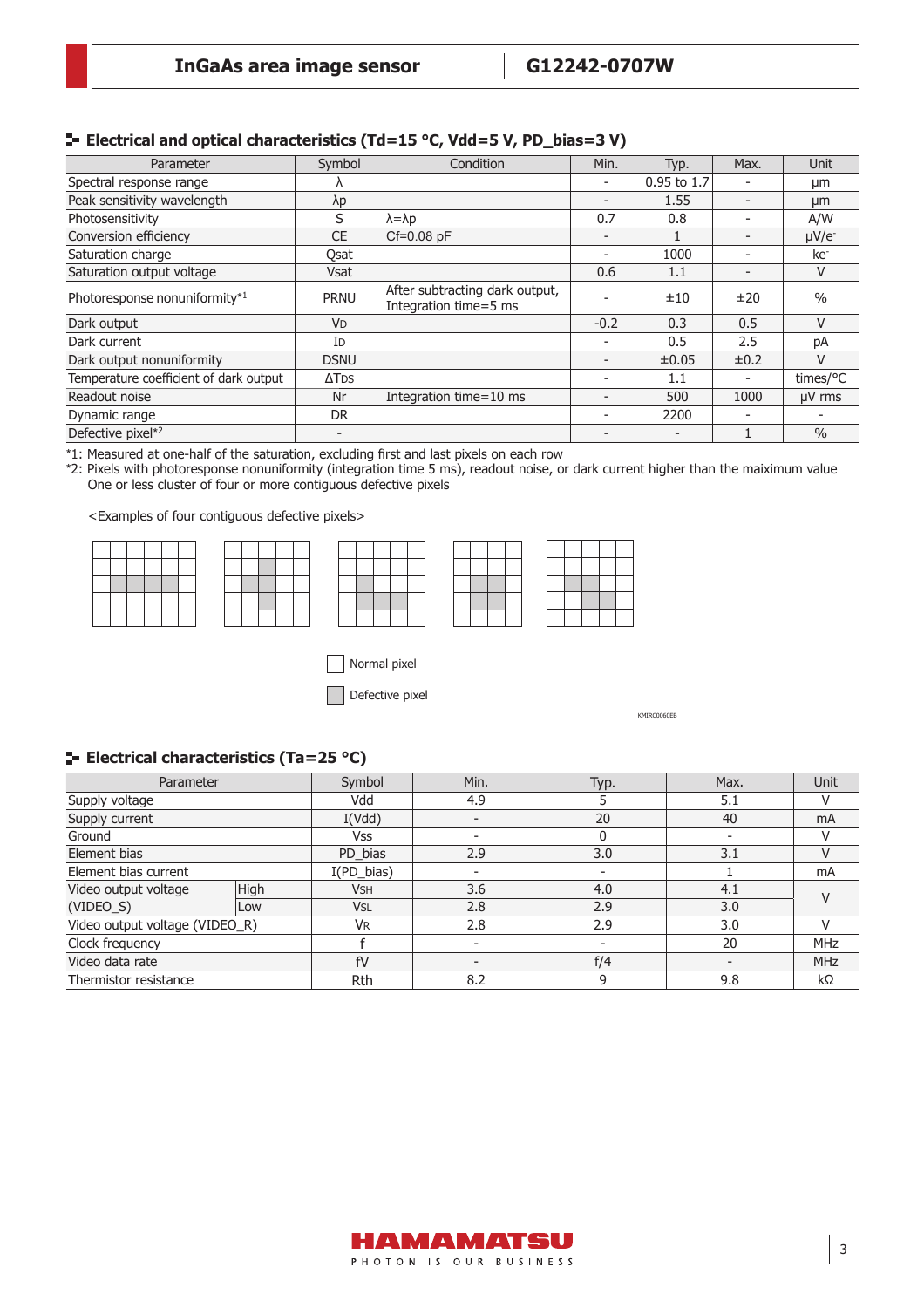**Equivalent circuit** 



External input



KMIRC0072EB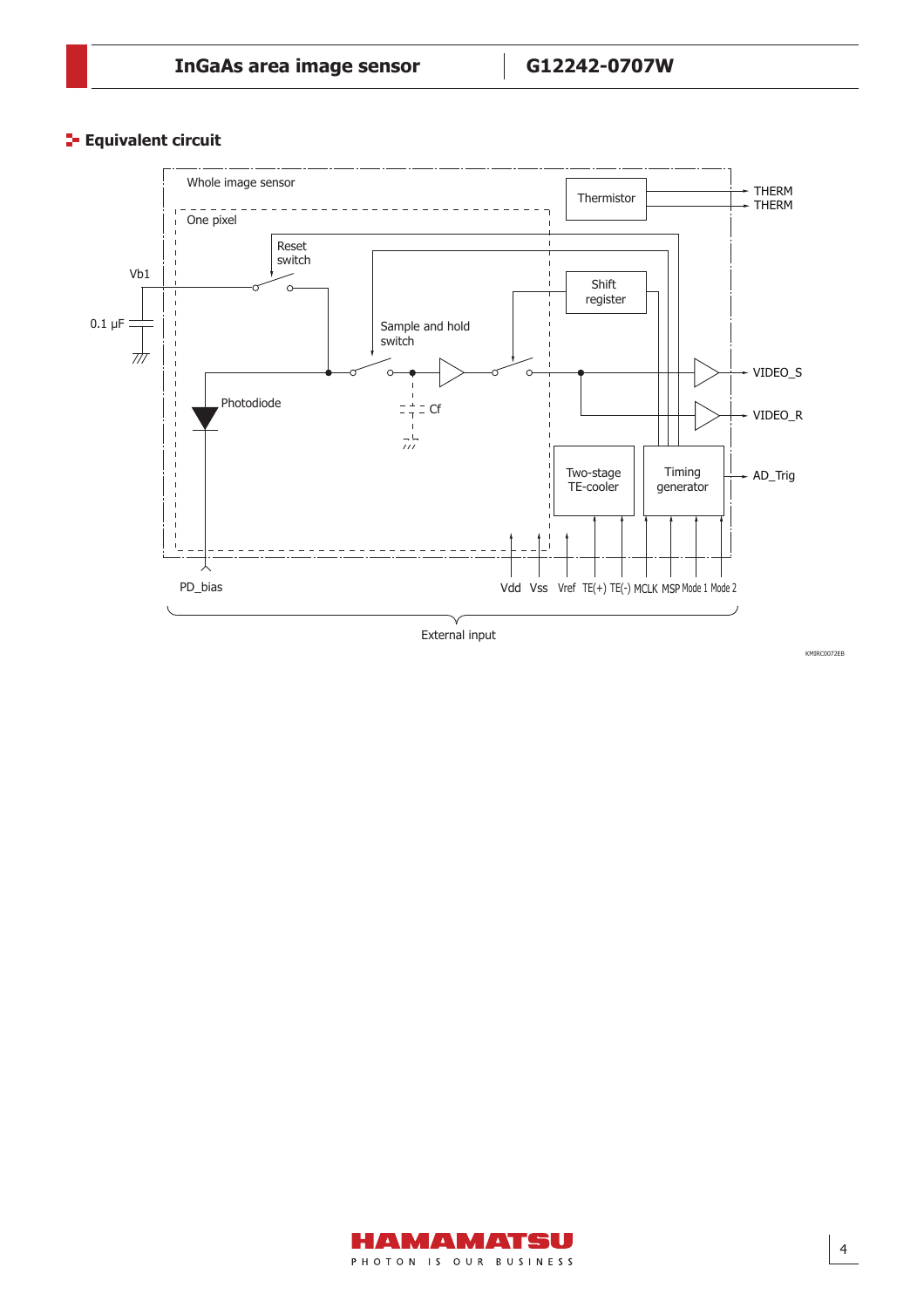#### **Connection example**



(Reference) Parameter values (Reference)

| Symbol | Value         |
|--------|---------------|
| R1     | $10 \Omega$   |
| VR1    | 10 k $\Omega$ |
| C1     | 330 pF        |
|        | 0.1 uF        |

|  | eference) Buffer |  |
|--|------------------|--|
|  |                  |  |

 $\mathsf{L}$ 

| NUCLUS INC. DUITCH |            |  |  |  |
|--------------------|------------|--|--|--|
| Symbol             | IС         |  |  |  |
| B1                 | AD847      |  |  |  |
| B2                 | TC74HCT541 |  |  |  |
|                    |            |  |  |  |

KMIRC0070EB

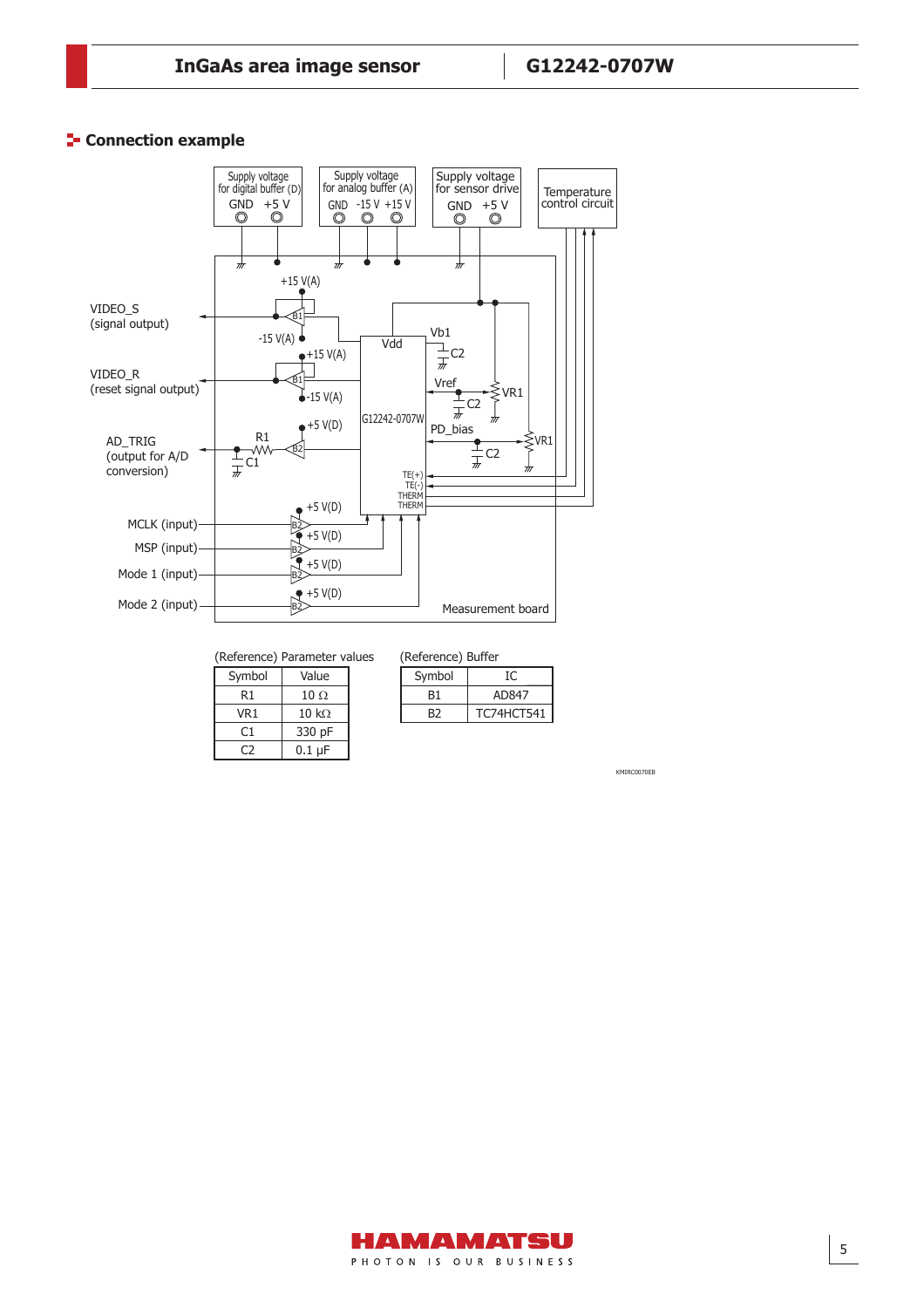#### **Timing chart**

The video output from a single pixel is equal to 4 MCLK (master clock) pulses. The MSP (master start pulse) is a signal for setting the integration time, so making the low (0 V) period of the MSP longer will extend the integration time. The MSP also functions as a signal that triggers each control signal to perform frame scan. When the MSP goes from low (0 V) to high (5 V) , each control signal starts on the falling edge of the MCLK and frame scan is performed during the high period of the MSP. In the global shutter mode, the low (0 V) period of the MSP serves as the integration time. In the rolling shutter mode, the integration time for the n-th row is the time period from right after the end of the n-th row scan to the timing for holding the optical signal information integrated on the n-th row in the next frame. The timing charts when operated at a MCLK frequency of 20 MHz are shown below.



- \*1: The minimum number of MCLK pulses during the MSP low period is 20. The integration time can be changed by adjusting the MSP low period.
	- Rolling shutter mode: Integration time = MSP low period + 3.838 ms
- Global shutter mode: Integration time = MSP low period
- \*2: There is a blank of 4.6 μs between each row.
- \*3: The blank period after scanning the last channel is 0.3 μs.
- \*4: The integration time for the first row in the rolling shutter mode is the time period from after 0.15 μs (period "A") after the first row is scanned to the timing for holding the optical signal information integrated on the first row in the next frame. (Period "B": 2.45 μs from the falling edge of the MCLK pulse right after the MSP goes high)

As with the first row, the integration time for the second row onward is the time period from right after the end of scan on that row to the timing for holding the optical signal information integrated in the next frame.

From the second row onward, the integration start timing shifts by 30.2 μs right after the end of scan on the preceding row. This operation is repeated until the 128th row and then returns to the first row.



6

KMIRC0071EB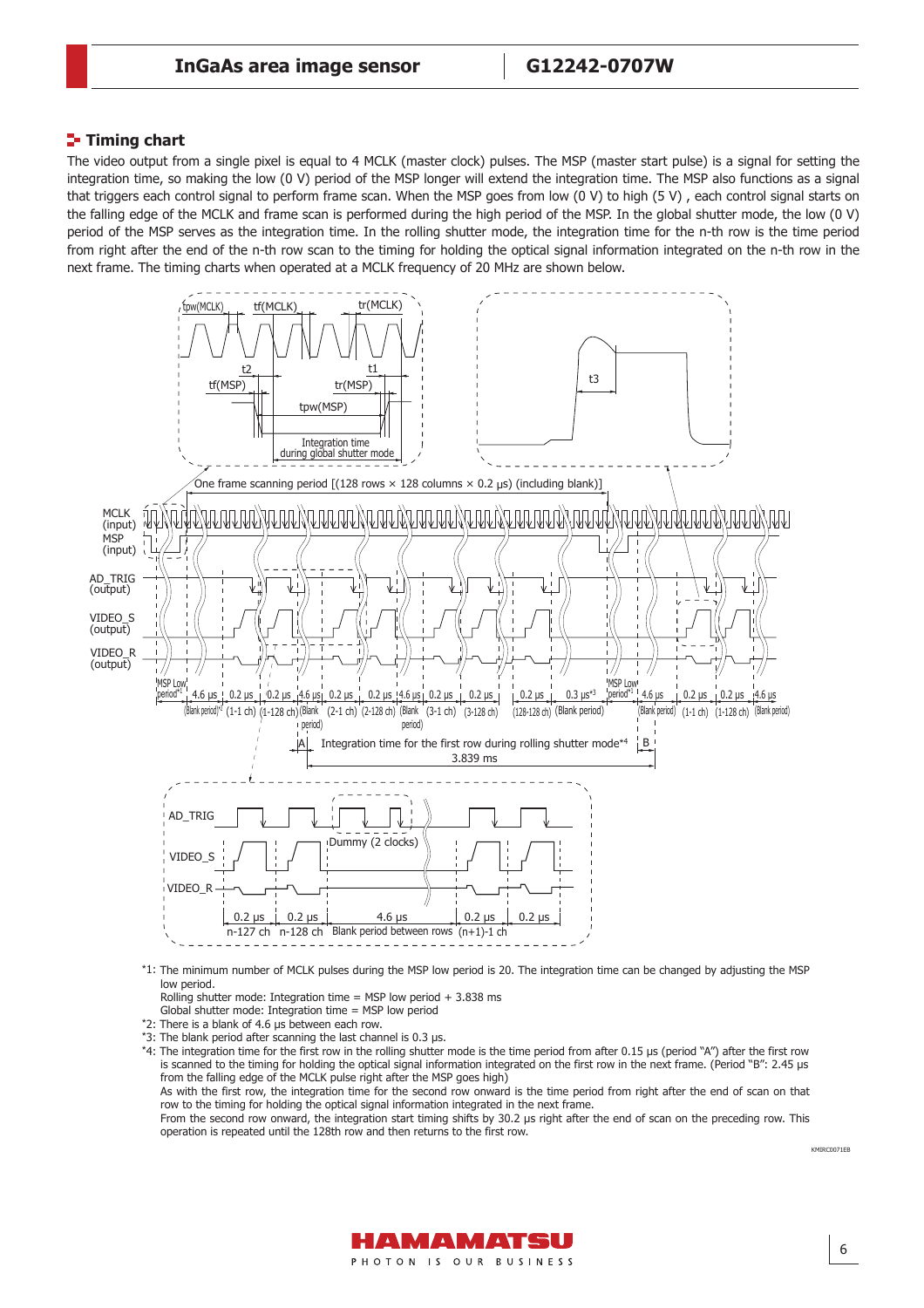| Parameter                   |      | Symbol               | Min.         | Typ.         | Max.        | Unit |
|-----------------------------|------|----------------------|--------------|--------------|-------------|------|
|                             | High | V(MCLK)              | $Vdd - 0.5$  | Vdd          | $Vdd + 0.5$ | V    |
| Clock pulse voltage         | Low  |                      | 0            | 0            | 0.5         | V    |
| Clock pulse rise/fall times |      | tr(MCLK)<br>tf(MCLK) | $\mathbf 0$  | 10           | 12          | ns   |
| Clock pulse width           |      | tpw(MCLK)            | 10           |              |             | ns   |
| Start pulse voltage         | High | V(MSP)               | $Vdd - 0.5$  | Vdd          | $Vdd + 0.5$ | V    |
|                             | Low  |                      | 0            | $\mathbf{0}$ | 0.5         | V    |
| Start pulse rise/fall times |      | tr(MSP)<br>tf(MSP)   | $\mathbf{0}$ | 10           | 12          | ns   |
| Start pulse width*3         |      | tpw(MSP)             | 0.001        |              | 10          | ms   |
| Start (rise) timing*4       |      | t1                   | 10           |              |             | ns   |
| Start (fall) timing*4       |      | t2                   | 10           |              |             | ns   |
| Output settling time        |      | t3                   |              |              | 50          | ns   |

\*3: Integration time max.=10 ms

\*4: Setting these timings shorter than the minimum value may delay the operation by one MCLK pulse and cause malfunction.

#### **Operation mode selection block**

| Operating mode       | Mode 1 | Mode 2 |
|----------------------|--------|--------|
| Rolling shutter mode | Low    | Low    |
| Global shutter mode  | Hiah   | Low    |

\* Low=0 V (Vss), High=5 V (Vdd)



# **Spectral response Photosensitivity temperature characteristics**



Note: chip temperature



KMIRB0072EB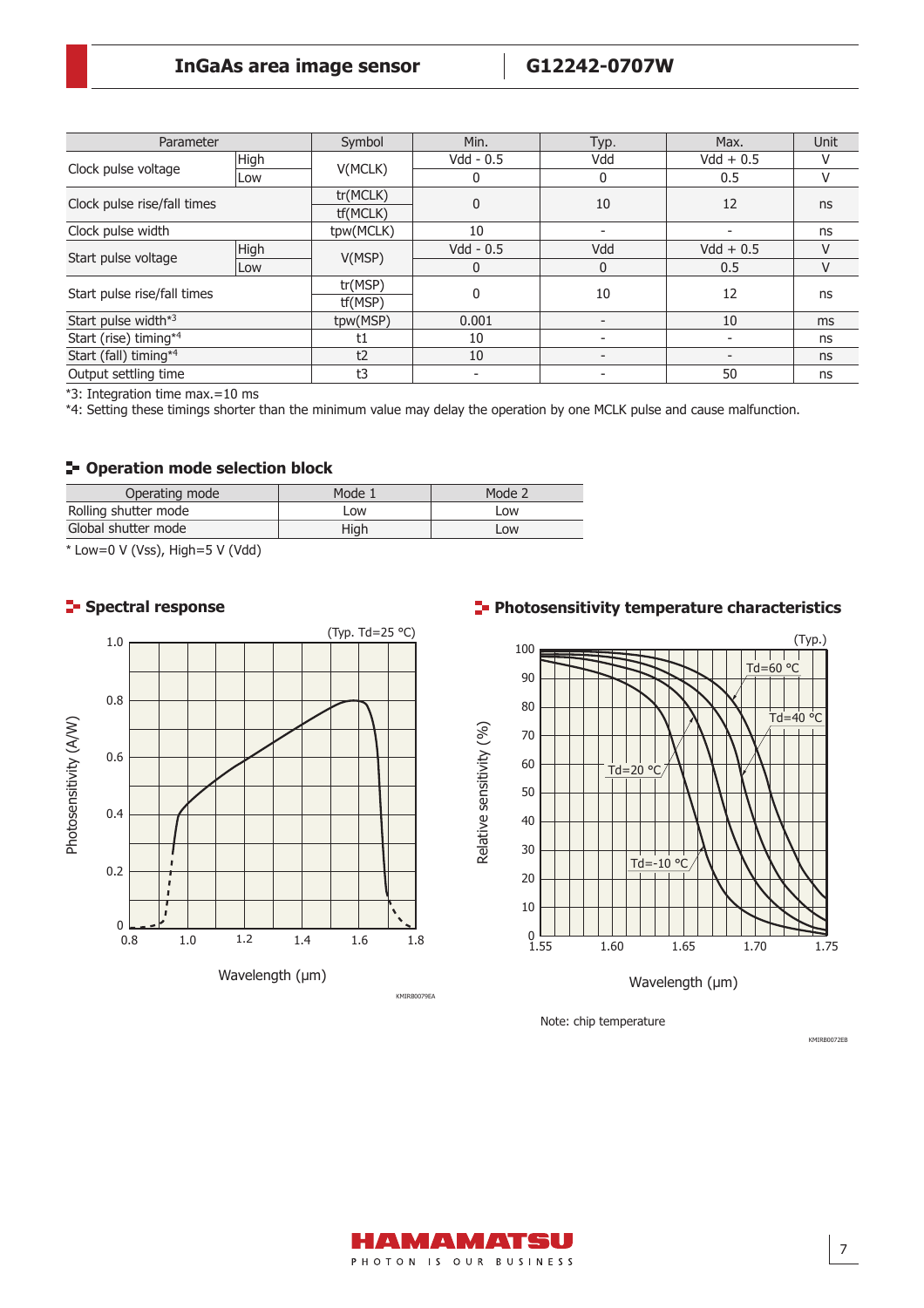

#### **Thermistor temperature characteristics**



 $R1 = R2 \times exp B \{1/(T1 + 273.15) - 1/(T2 + 273.15)\}$  R1: Resistance at T1 (°C) R2: Resistance at T2 (°C) B: B constant (B=3410 K ± 2%) Thermistor resistance=9 kΩ (at 25 °C)







#### **Cooling characteristics of TE-cooler**

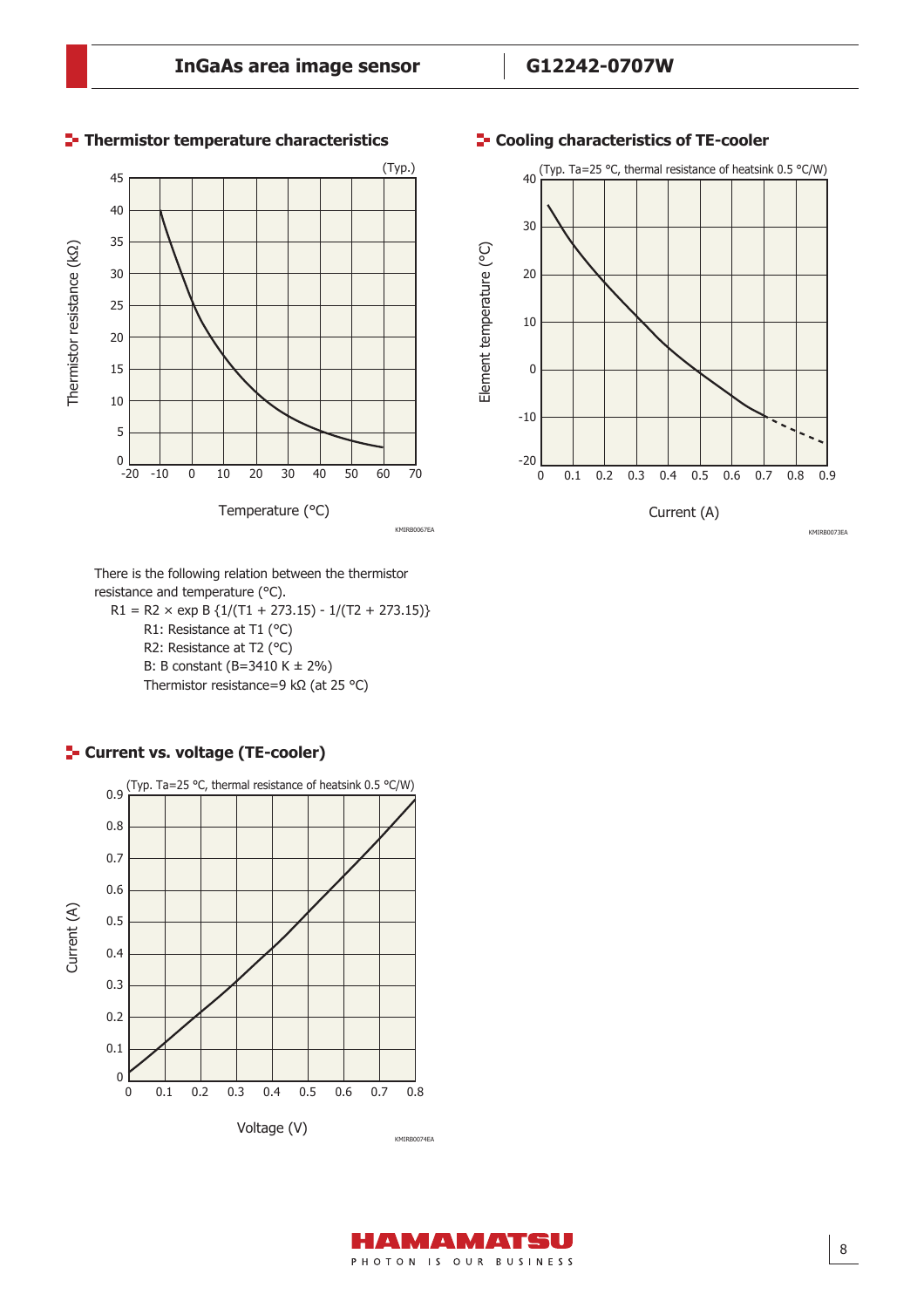## **P** Dimensional outline (unit: mm)



KMIRA0028EB

# **Pin connections**

| Pin no.        | Name         | Input/Output | <b>Function</b>                           | <b>Remark</b>                  |
|----------------|--------------|--------------|-------------------------------------------|--------------------------------|
|                | <b>Vss</b>   | Input        | 0 V ground                                | 10 V                           |
| $\mathcal{P}$  | Vdd          | Input        | +5 V power supply                         | 5V                             |
| 3              | <b>MCLK</b>  | Input        | Control pulse for timing generator        | Syochronized with falling edge |
| $\overline{4}$ | AD TRIG      | Output       | A/D sampling signal                       | Syochronized with falling edge |
| 5              | <b>MSP</b>   | Input        | Frame scan start pule                     |                                |
| 6              | Mode 1       | Input        | Mode switching                            |                                |
|                | Mode 2       | Input        | Mode switching                            |                                |
| 8              | Vb1          | Output       | Pixel bias voltage (internally generated) | 0.5V                           |
| 9              | PD_bias      | Input        | Photodiode bias voltage                   | 3.0V                           |
| 10             | Vref         | Input        | CMOS drive voltage                        | 3.0 V                          |
| 11             | VIDEO R      | Output       | Video output after reset                  | 2.9 V typ.                     |
| 12             | VIDEO S      | Output       | Video output after integration            | 2.9 to 4.0 V typ.              |
| 13             | $TE(-)$      | Input        | Terminal for thermoelectric cooler (-)    |                                |
| 14             | <b>THERM</b> | Output       | Terminal for thermistor                   |                                |
| 15             | THERM        | Output       | Terminal for thermistor                   |                                |
| 16             | $TE (+)$     | Input        | Terminal for thermoelectric cooler $(+)$  |                                |

Note: Connect a bypass capacitor of 0.1 μF to the Vb1 terminal.